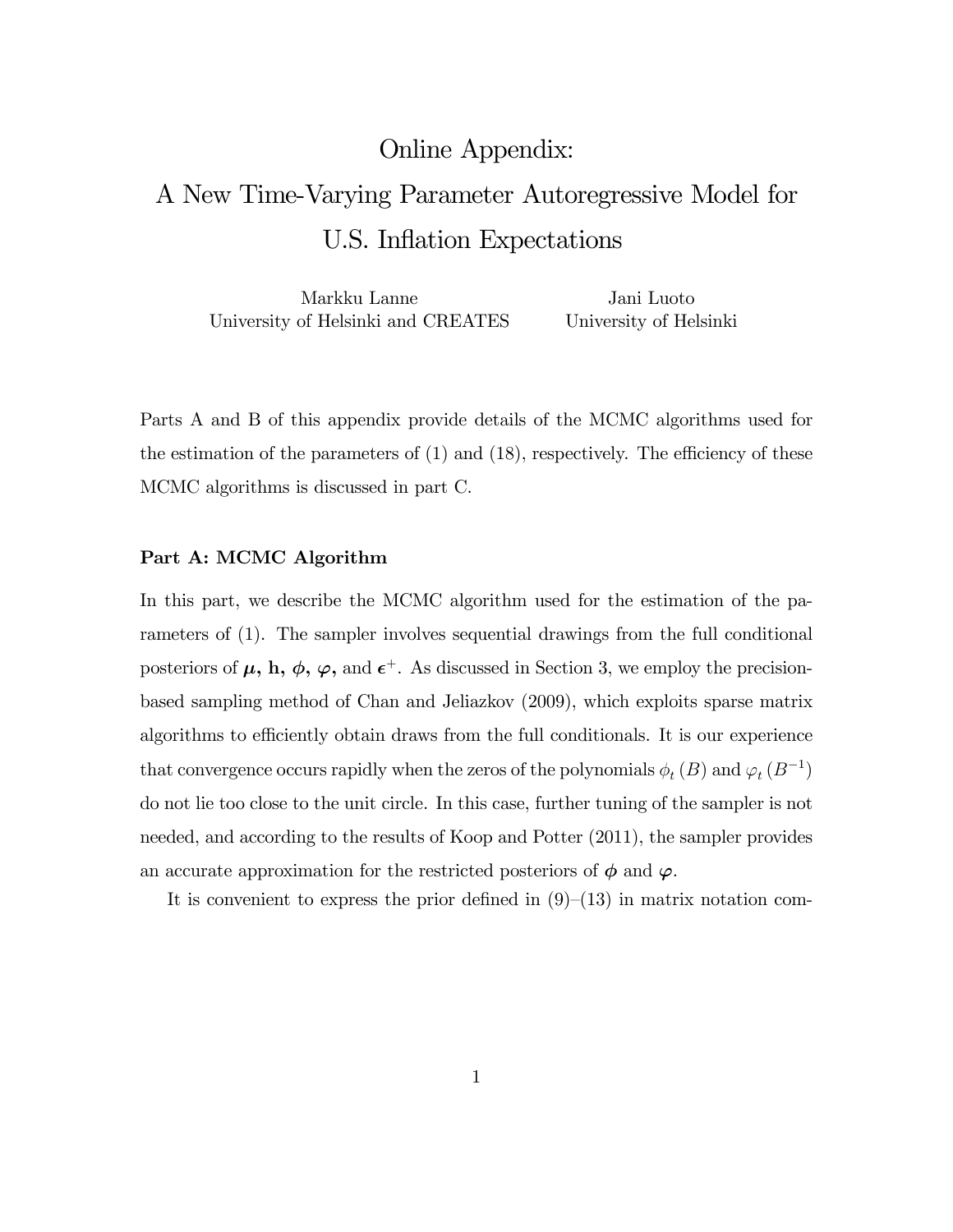parable to (8). To that end, we define the following  $T \times T$  matrix:

$$
\mathbf{H}_{\mathbf{h}} = \begin{pmatrix} 1 & 0 & 0 & \cdots & 0 \\ -\rho_h & 1 & 0 & \cdots & 0 \\ 0 & -\rho_h & 1 & \cdots & 0 \\ \vdots & & & \ddots & \vdots \\ 0 & 0 & \cdots & -\rho_h & 1 \end{pmatrix},
$$

and denote by  $H_{\mu}$  the  $T \times T$  first difference matrix obtained by setting  $\rho_h = 1$  in  $H_h$ . We further denote by  $H_{\phi}$  and  $H_{\varphi}$  the  $Tr \times Tr$  and  $Ts \times Ts$  first difference matrices, respectively. Then, the prior distributions of the latent state variables  $\mu$ , h,  $\phi$ , and  $\varphi$  can be written as follows:

$$
\begin{aligned}\n\boldsymbol{\mu} &\sim N\left(\mathbf{0}, \boldsymbol{\Omega}_{\boldsymbol{\mu}}\right) f\left(\boldsymbol{\mu}\right), \mathbf{h} \sim N\left(\boldsymbol{\delta}_{\mathbf{h}}, \boldsymbol{\Omega}_{\mathbf{h}}\right), \\
\boldsymbol{\phi} &\sim N\left(\mathbf{0}, \boldsymbol{\Omega}_{\phi}\right) 1\left(\boldsymbol{\phi}\right), \text{ and } \boldsymbol{\varphi} \sim N\left(\mathbf{0}, \boldsymbol{\Omega}_{\phi}\right) 1\left(\boldsymbol{\varphi}\right),\n\end{aligned} \tag{A.1}
$$

where  $\mathbf{\Omega}_i^{-1} = \mathbf{H}_i' \mathbf{S}_i^{-1} \mathbf{H}_i \ (i \in {\{\mu, \mathbf{h}, \boldsymbol{\phi}, \boldsymbol{\varphi}\}}, \boldsymbol{\delta}_{\mathbf{h}} = \mathbf{H}_{\mathbf{h}}^{-1} \widetilde{\boldsymbol{\delta}}_{\mathbf{h}}, \text{ and } \widetilde{\boldsymbol{\delta}}_{\mathbf{h}} = (\mu_h, \mu_h (1 - \rho_h), \dots,$  $\mu_h (1 - \rho_h)$ '. The indicator functions  $1(\phi)$  and  $1(\varphi)$  equal unity in the stationary region defined by (2) and zero otherwise, and  $f(\mu)$  involves the distribution functions from the truncated normal distributions in (9) (see (A.3) below). The covariance matrices of the vectors of the innovations of the state variables are collected in  $S_{\mu} = \text{diag}(\sigma_{0\mu}^2, \sigma_{\mu}^2, \dots, \sigma_{\mu}^2), S_{\mathbf{h}} = \text{diag}(\sigma_{h}^2/(1-\rho_{h}^2), \sigma_{h}^2, \dots, \sigma_{h}^2), S_{\phi} =$  $diag(Q_{0\phi}, Q_{\phi}, \ldots, Q_{\phi})$ , and  $\mathbf{S}_{\varphi} = diag(Q_{0\varphi}, Q_{\varphi}, \ldots, Q_{\varphi})$ , where  $\sigma_{0\mu}^2$  and  $\sigma_h^2/(1-\rho_h^2)$ are the variances, and  $Q_{0\phi}$ , and  $Q_{0\phi}$  the covariance matrices of the respective initial states.

By a change of variable, the likelihood function (the joint density of  $\mathbf{y}$ ) defined by (8) can be written as

$$
p(\mathbf{y}|\boldsymbol{\mu}, \mathbf{h}, \boldsymbol{\phi}, \boldsymbol{\varphi}, \boldsymbol{\epsilon}^+) \propto |\det(\mathbf{P})| \prod_{t=1}^T \exp(h_t/2)
$$
  
 
$$
\times \exp\left[ -\frac{1}{2} (\mathbf{y} - \tilde{\boldsymbol{\tau}} - \boldsymbol{\mu})' \mathbf{P}' \mathbf{S}_{\boldsymbol{\epsilon}}^{-1} \mathbf{P} (\mathbf{y} - \tilde{\boldsymbol{\tau}} - \boldsymbol{\mu}) \right],
$$
 (A.2)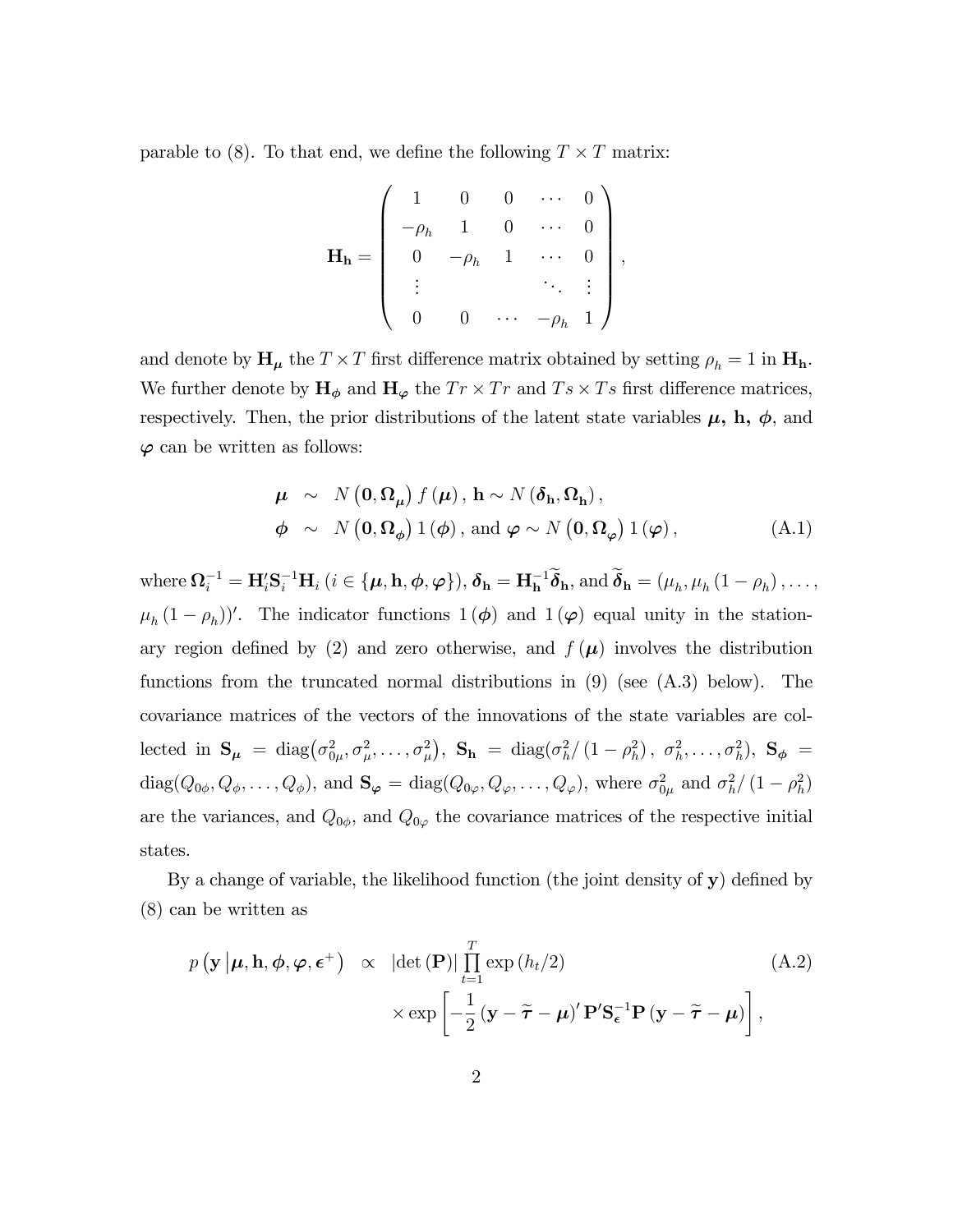where  $\tilde{\tau} = \mathbf{P}^{-1}\tau$ , and we assume that  $|\mathbf{P}| \neq 0$ . The result in (8), in turn follows from the fact discussed in Subsection 2.2 that model (1) can be expressed in matrix notation as

$$
\mathbf{P}\mathbf{y} = \mathbf{P}\boldsymbol{\mu} + \boldsymbol{\tau} + \boldsymbol{\epsilon}, \quad \boldsymbol{\epsilon} \sim N(0, \mathbf{S}_{\boldsymbol{\epsilon}})
$$

with

$$
\boldsymbol{\tau} = \begin{pmatrix}\n\rho_{1,1}^{b} y_{0} + \cdots + \rho_{1,r}^{b} y_{-r+1} \\
\vdots \\
\rho_{r,r}^{b} y_{0} \\
0 \\
\vdots \\
0 \\
\rho_{T-s+1,s}^{f} y_{T+1}^{*} \\
\vdots \\
\rho_{T,1}^{f} y_{T+1}^{*} + \cdots + \rho_{T,s}^{f} y_{T+s}^{*}\n\end{pmatrix}
$$

and

$$
\mathbf{P} = \begin{pmatrix}\n\rho_{1,0} & -\rho_{1,1}^f & \cdots & -\rho_{1,s}^f & 0 & \cdots & 0 \\
-\rho_{2,1}^b & \rho_{2,0} & -\rho_{2,1}^f & \cdots & -\rho_{2,s}^f & & & \\
\vdots & \ddots & \ddots & \ddots & \ddots & \ddots & \vdots \\
-\rho_{r,r}^b & \cdots & -\rho_{r,1}^b & \rho_{r,0} & -\rho_{r,1}^f & \cdots & -\rho_{r,s}^f & & \\
0 & \ddots & \ddots & \ddots & \ddots & 0 & \\
0 & \ddots & \ddots & \ddots & \ddots & \ddots & \vdots \\
\vdots & \ddots & \ddots & \ddots & \ddots & \ddots & \vdots \\
\vdots & \ddots & \ddots & \ddots & \ddots & \ddots & \vdots \\
-\rho_{T-1,r}^b & \cdots & -\rho_{T-1,1}^b & \rho_{T-1,0} & -\rho_{T-1,1}^f & \\
0 & \cdots & 0 & -\rho_{T,r}^b & \cdots & -\rho_{T,1}^b & \rho_{T,0}\n\end{pmatrix},
$$

where  $\phi_t(B) \varphi_t(B^{-1}) = \rho_{t,0} - \sum_{i=1}^r$  $i=1$  $\rho_{t,i}^b B^i - \sum_{i=1}^s$  $i=1$  $\rho_{t,i}^f B^{-i}$ , and  $y_t^* = (y_t - \mu_t)$ .

Sampling trend inflation  $\mu$ . The conditional posterior density of  $\mu$  ( $a < \mu_t < b$ ) (for  $t = 1, \ldots, T$  is obtained by combining the prior density defined by (A.1) with the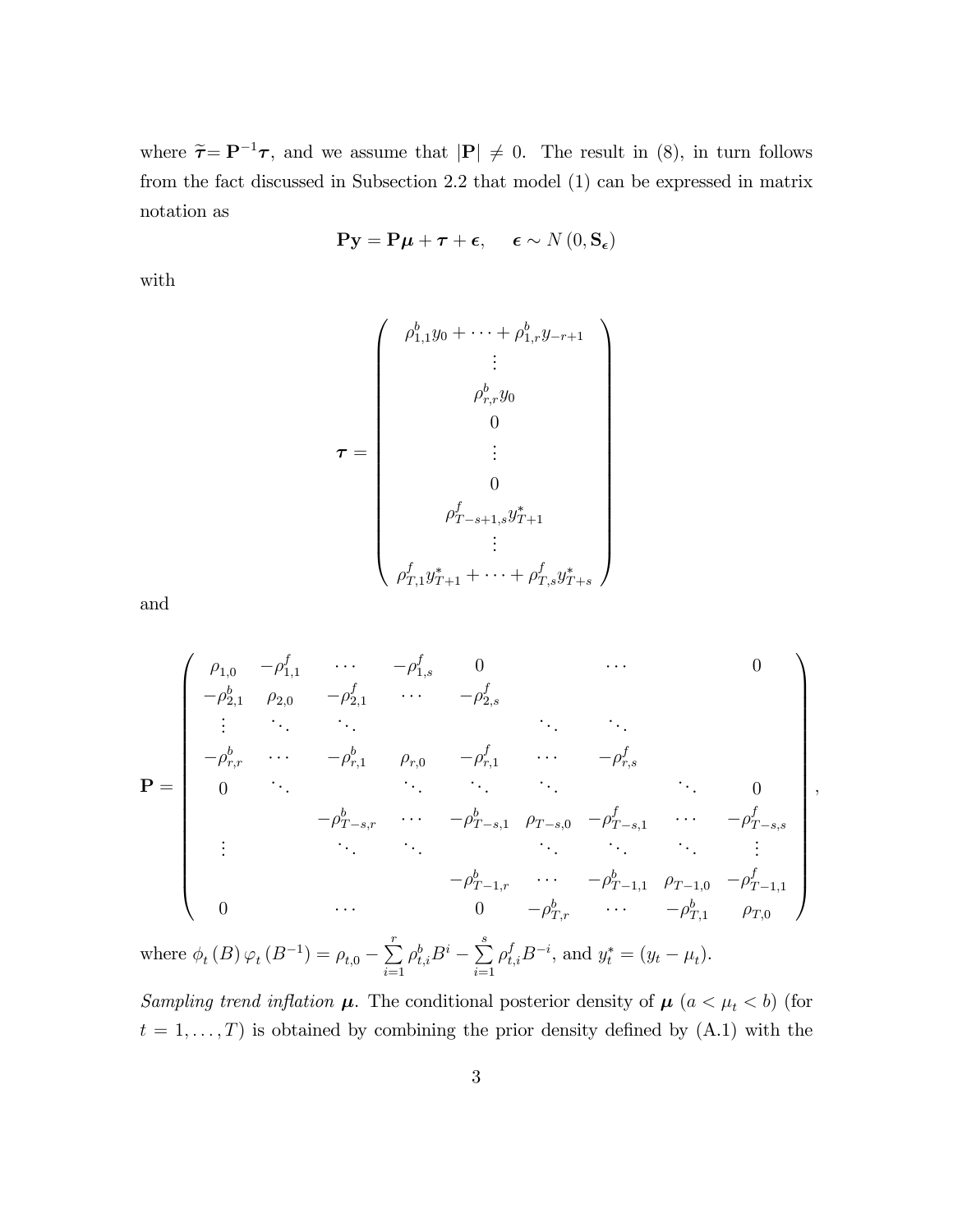likelihood function (A.2):

$$
p(\boldsymbol{\mu}|\mathbf{y}, \mathbf{h}, \boldsymbol{\phi}, \boldsymbol{\varphi}, \boldsymbol{\epsilon}^+) \propto \exp\left[-\frac{1}{2}(\boldsymbol{\mu} - \overline{\boldsymbol{\mu}})' \overline{\mathbf{V}}_{\boldsymbol{\mu}}^{-1}(\boldsymbol{\mu} - \overline{\boldsymbol{\mu}})\right] f(\boldsymbol{\mu}),
$$

with

$$
f(\boldsymbol{\mu}) \propto \prod_{t=2}^{T} \left[ \Phi\left(\frac{b - \mu_{t-1}}{\sigma_{\mu}}\right) - \Phi\left(\frac{a - \mu_{t-1}}{\sigma_{\mu}}\right) \right]^{-1}, \tag{A.3}
$$

where  $\Phi(\cdot)$  is the cumulative distribution function of the standard normal distribution, and

$$
\overline{\mathbf{V}}_{\mu}^{-1} = \mathbf{H}'_{\mu} \mathbf{S}_{\mu}^{-1} \mathbf{H}_{\mu} + \mathbf{P}' \mathbf{S}_{\epsilon}^{-1} \mathbf{P}, \text{ and } \overline{\mu} = \overline{\mathbf{V}}_{\mu} \mathbf{P}' \mathbf{S}_{\epsilon}^{-1} \mathbf{P} (\mathbf{y} - \mathbf{P}^{-1} \boldsymbol{\tau}) .
$$

Following Chan et al. (2013), we use an ARMH step with proposal distribution  $N(\overline{\mu}, \overline{\mathbf{V}}_{\mu})$  in sampling from the conditional posterior of  $\mu$ . For the initial state, we assume a truncated normal prior distribution:  $\mu_1 \sim TN\left(a, b; \mu_0, \sigma_{0\mu}^2\right)$ , where  $\mu_0$  and  $\sigma_{0\mu}^2$  are known hyperparameters.

Sampling AR coefficients  $\phi$  and  $\varphi$ . The conditional posteriors of  $\phi$  and  $\varphi$  can be obtained by multiplying the likelihood function  $(A.2)$  by their prior densities (defined by (A.1)). The resulting conditional posterior distributions are nonstandard, and we therefore simulate from them using independence-chain Metropolis-Hastings steps as described below.

Let us first consider sampling from the conditional posterior of  $\phi$ . To obtain a good proposal distribution for  $\phi$ , we take  $\varphi$  as given and express (1) in terms of  $u_t = \varphi_t (B^{-1}) y_t^*$  where  $y_t^* = y_t - \mu_t$  is the demeaned inflation:

$$
u_t = \mathbf{U}_t \boldsymbol{\phi}_t + \epsilon_t,
$$

where  $\mathbf{U}_t = (\varphi_t(B^{-1}) y_{t-1}^*, \dots, \varphi_t(B^{-1}) y_{t-r}^*)$ . Stacking the previous system for  $t =$  $1, \ldots, T$ , results in

$$
\mathbf{u} = \mathbf{U}\boldsymbol{\phi} + \boldsymbol{\epsilon}, \quad \boldsymbol{\epsilon} \sim N(0, \mathbf{S}_{\boldsymbol{\epsilon}}) \tag{A.4}
$$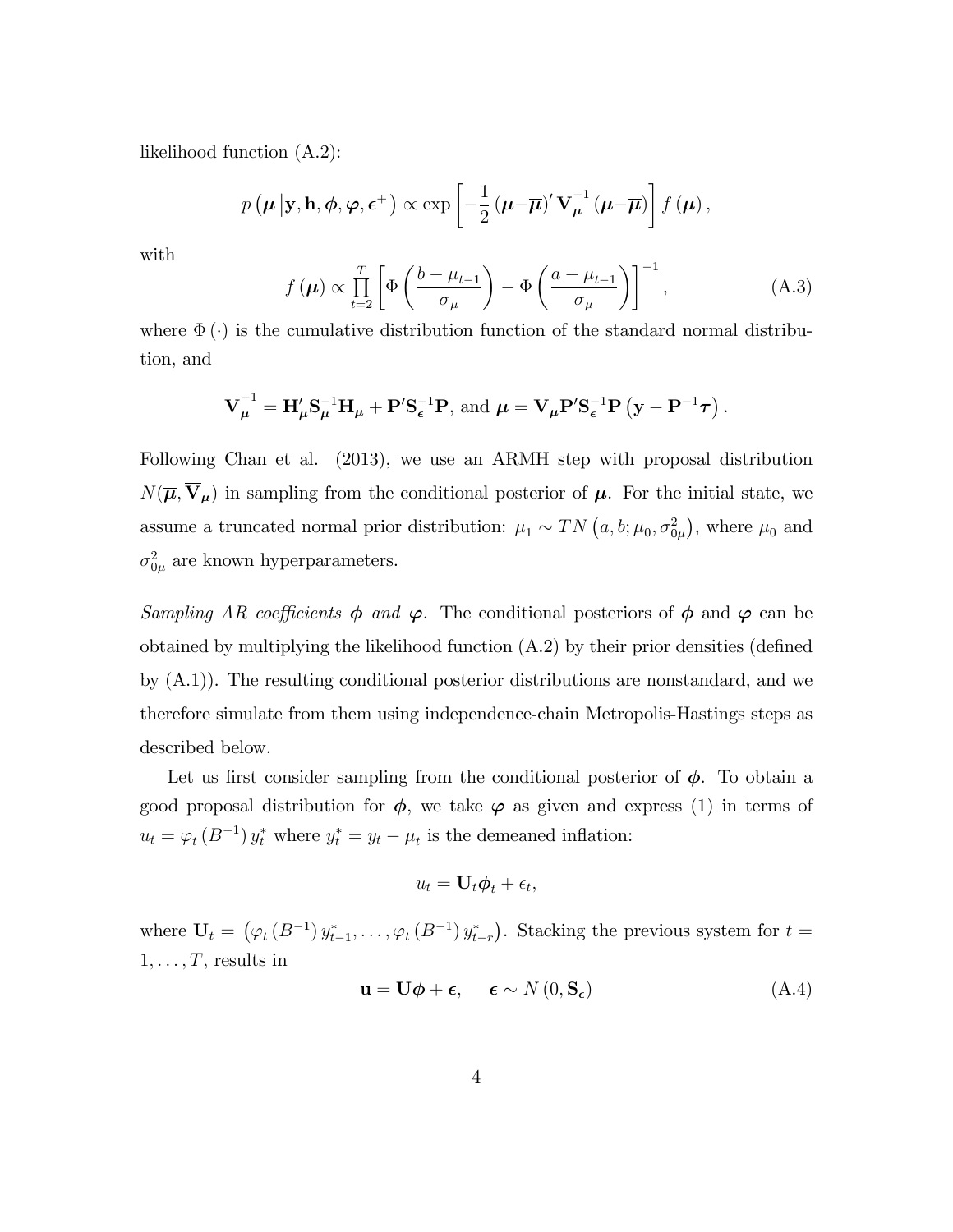where  $\mathbf{u} = (u_1, \dots, u_T)$ , and

$$
\mathbf{U} = \left[ \begin{array}{ccc} \mathbf{U}_1 & & \\ & \ddots & \\ & & \mathbf{U}_T \end{array} \right].
$$

Combining (A.4) with (A.1), and using standard generalized linear regression results, we obtain the proposal density

$$
q(\phi | \mathbf{u}, \boldsymbol{\mu}, \mathbf{h}, \varphi, \boldsymbol{\epsilon}^+) \propto \exp \left[ -\frac{1}{2} (\phi - \overline{\phi})' \overline{\mathbf{V}}_{\phi}^{-1} (\phi - \overline{\phi}) \right] 1 (\phi),
$$

where

$$
\overline{\mathbf{V}}_{\phi}^{-1} = \mathbf{\Omega}_{\phi}^{-1} + \mathbf{U}'\mathbf{S}_{\epsilon}^{-1}\mathbf{U}, \overline{\phi} = \overline{\mathbf{V}}_{\phi}\mathbf{U}'\mathbf{S}_{\epsilon}^{-1}\mathbf{u}.
$$

It is straightforward to verify that the product  $|\text{det}(\mathbf{P})| q (\phi | \mathbf{u}, \boldsymbol{\mu}, \mathbf{h}, \varphi, \boldsymbol{\epsilon}^+)$  provides a kernel of the conditional posterior  $p(\phi | y, h, \varphi, \epsilon^+)$  (obtained by combining the likelihood function (A.2) and the prior density  $p(\phi | Q_{\phi}) \propto N(\phi | \mathbf{0}, \Omega_{\phi}) 1(\phi)$ . Therefore, we use  $N(\bar{\phi}, \bar{\nabla}_{\phi}) 1(\phi)$  as the proposal distribution of  $\phi$ . Following Chib and Greenberg (1994), we draw from the truncated normal by sampling from  $N(\overline{\phi}, \overline{\mathbf{V}}_{\phi})$ until we obtain a draw that lies in the stationary region. The prior distribution of the initial state  $\phi_1$  is assumed multivariate normal  $N(\phi_0, Q_{0\phi})$  (see, e.g., Durbin and Koopman (2002)).

Turning to  $\varphi$ , we take  $\phi$  as given and express (1) in terms of  $v_t = \phi_t(B) y_t^*$ :

$$
v_t = \mathbf{V}_t \boldsymbol{\varphi}_t + \epsilon_t,
$$

where  $\mathbf{V}_t = (\phi_t(B) y_{t+1}^*, \dots, \phi_t(B) y_{t+s}^*)$ . Now, by following exactly the same steps as in the case of  $\phi$ , we obtain the following Gaussian proposal density for  $\varphi$ :

$$
q(\varphi|\mathbf{v}, \boldsymbol{\mu}, \mathbf{h}, \boldsymbol{\phi}, \boldsymbol{\epsilon}^{\dagger}) \propto \exp\left[-\frac{1}{2}(\varphi - \overline{\varphi})'\overline{\mathbf{V}}_{\varphi}^{-1}(\varphi - \overline{\varphi})\right]1(\varphi),
$$

where

$$
\overline{\mathbf{V}}^{-1}_{\boldsymbol\varphi} = \boldsymbol\Omega_{\boldsymbol\varphi}^{-1} + \mathbf{V}'\mathbf{S}_{\boldsymbol\epsilon}^{-1}\mathbf{V}, \, \overline{\boldsymbol\varphi} = \overline{\mathbf{V}}_{\boldsymbol\varphi}\mathbf{V}'\mathbf{S}_{\boldsymbol\epsilon}^{-1}\boldsymbol\upsilon,
$$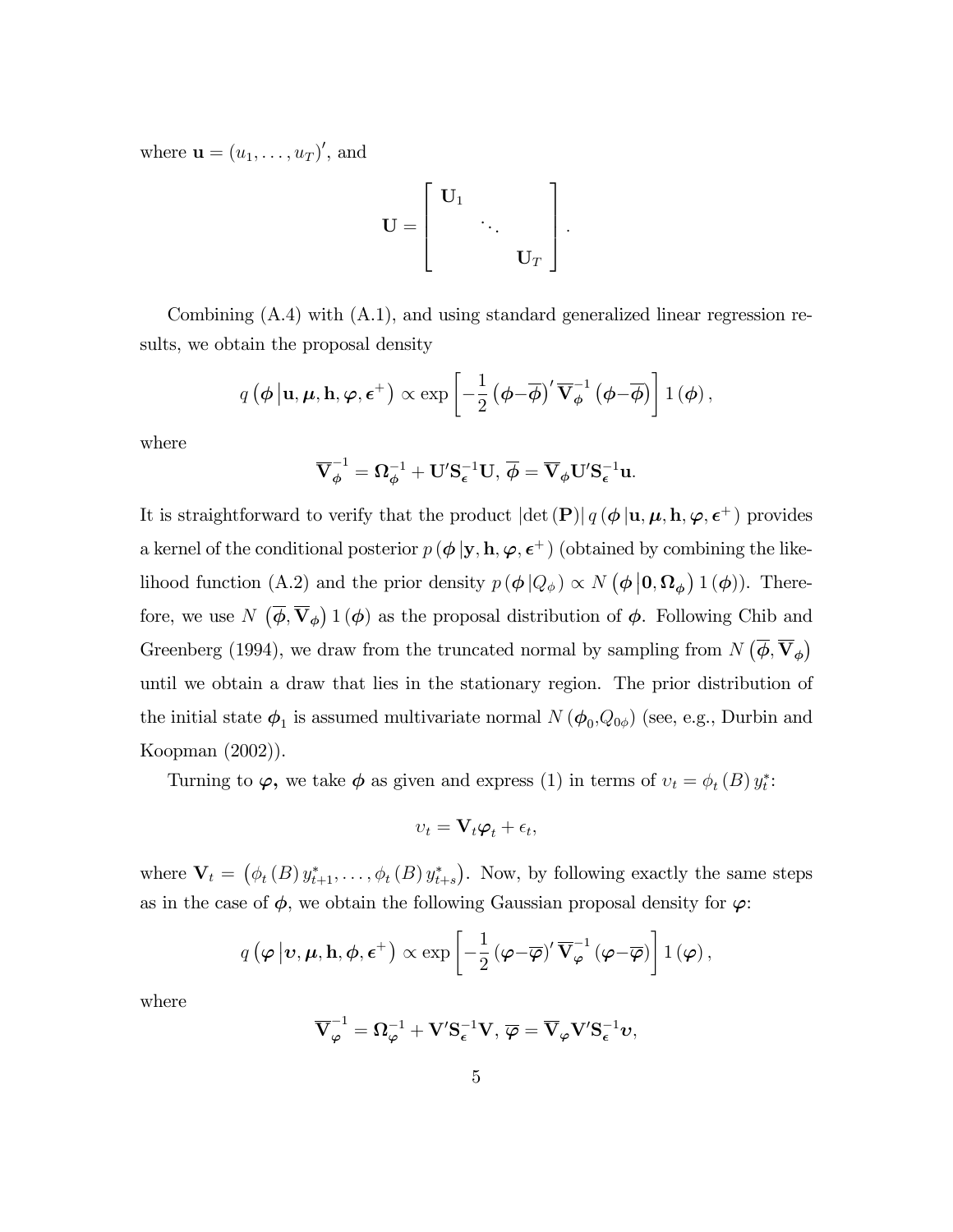$\boldsymbol{v} = (v_1, \dots, v_T)',$  and

$$
\mathbf{V} = \left[ \begin{array}{ccc} \mathbf{V}_1 & & \\ & \ddots & \\ & & \mathbf{V}_T \end{array} \right].
$$

Analogously to  $\phi$ , it can be shown that the kernel of the posterior density of  $\varphi$  can be expressed as  $|\det(\mathbf{P})| q (\varphi | \boldsymbol{v}, \boldsymbol{\mu}, \mathbf{h}, \boldsymbol{\phi}, \boldsymbol{\epsilon}^+)$ , and we simulate candidate draws for  $\varphi$  from  $N(\overline{\varphi}, \overline{\mathbf{V}}_{\varphi})$  1( $\varphi$ ). In the case of a purely noncausal TVP-AR(0, s) process,  $|\det(\mathbf{P})|=1$  and  $\mathbf{V}_t=(v_{t+1},\ldots,v_{t+s})$ , and the conditional posterior distribution of  $\varphi$  is truncated normal:  $N(\overline{\varphi}, \overline{\mathbf{V}}_{\varphi})$  1( $\varphi$ ). The prior distribution of the initial state  $\varphi_1$  is assumed multivariate normal  $N(\varphi_0,Q_{0\varphi})$ .

Sampling stochastic volatilities **h**. In drawing the stochastic volatilities, we use the method proposed by Kim at al. (1998). By squaring and taking logs of the elements of  $\mathbf{P}(\mathbf{y}-\mathbf{P}^{-1}\boldsymbol{\tau}-\boldsymbol{\mu})\equiv \widetilde{\mathbf{y}}=\boldsymbol{\epsilon}$  (cf. (7)), with  $\boldsymbol{\epsilon}=\mathbf{S}_{\boldsymbol{\epsilon}}^{1/2}\boldsymbol{\eta}$ , and  $\boldsymbol{\eta}\sim N(\mathbf{0},I_T)$ , we obtain

$$
\widetilde{y}_t^* = h_t + \eta_t^*, \text{ for } t = 1, \dots, T
$$
\n(A.5)

where  $\tilde{y}_t^* = \log(\tilde{y}_t^2 + 0.001)$ , and the innovations  $\eta_t^* = \log \eta_t^2$  are distributed as  $\log \chi^2(1)$ .<sup>1</sup> Following Kim et al. (1998), we approximate the  $\log \chi^2(1)$  distribution by a mixture of seven normal distributions. In particular,  $\{\eta_t^* | s_t = j\} \sim$  $N(m_j - 1.2704, \nu_j^2), \Pr(s_t = j) = q_j, \ j = 1, ..., 7,$  where the parameters  $q_j, m_j,$ and  $\nu_j$  are chosen to optimize the approximation, and are given in Kim et al. (1998). With this approximation, the joint density of  $\tilde{\mathbf{y}}^* = (\tilde{y}_1^*, \dots, \tilde{y}_T^*)$  in  $(A.5)$  is by a change of variable seen to be Gaussian. Hence, the conditional posterior distribution of **h** obtained by combining the density of  $\tilde{\mathbf{y}}^*$  and the prior density  $p(\mathbf{h} | \mu_h, \rho_h, \sigma_h) =$  $N(\mathbf{h}|\boldsymbol{\delta}_{\mathbf{h}},\boldsymbol{\Omega}_{\mathbf{h}})$ , defined by  $(A.1)$  is also Gaussian. The indicator variables  $\mathbf{s}=(s_1,\ldots,s_T)$ , needed to calculate the mixture of normals, are drawn independently from the discrete distribution

$$
\Pr\left(s_t = j \left|\mathbf{y}, \boldsymbol{\mu}, \mathbf{h}, \boldsymbol{\phi}, \boldsymbol{\varphi}, \boldsymbol{\epsilon}^+\right.\right) \propto q_j \nu_j^{-1} \exp\left[-\frac{1}{2\nu_j^2} \left(\widetilde{y}_t^* - h_t - m_j + 1.2704\right)^2\right].
$$

<sup>&</sup>lt;sup>1</sup>The offset constant  $(0.001)$  is used to ensure the robustness of the estimation procedure.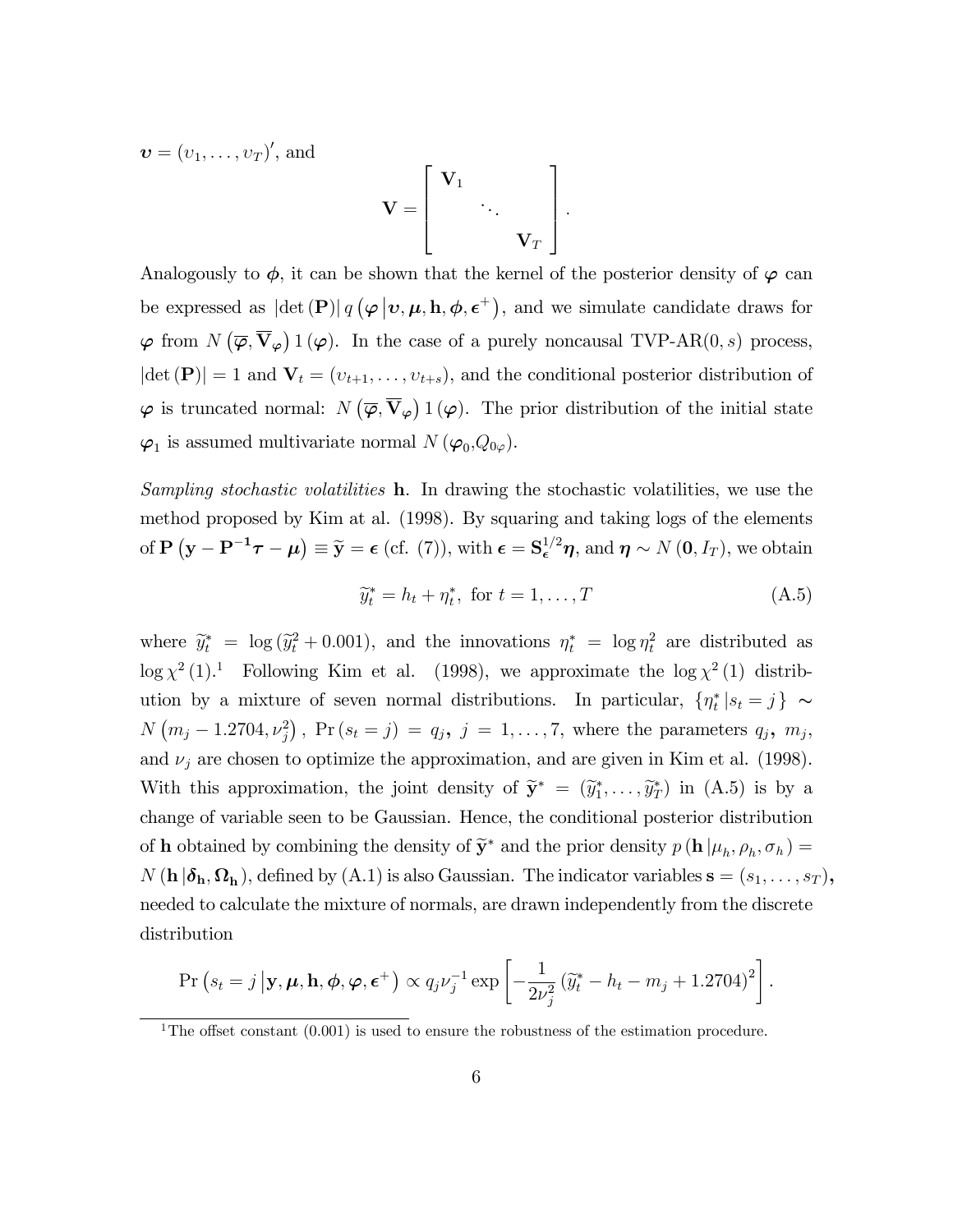The prior distribution for initial state  $h_0$  is assumed normal  $N(\mu_h, \sigma_h^2/(1-\rho_h^2))$  (cf.  $(10)$ .

Sampling future errors  $\epsilon^+$ . This step is based on the approximation (discussed after equation (6))  $\phi_{T+h}(B) y^*_{T+h} \approx$  $\sum_{n=1}^{M-n}$  $\sum_{j=0} \beta_{T+h,j} \epsilon_{T+h+j}$ , which is used recursively to map from  $\epsilon^+$  into  $y^*_{T+1}, \ldots, y^*_{T+s}$ . In what follows, we use these two parameterizations interchangeably and assume a mixture of normals prior for  $\epsilon^+$ :  $\epsilon^+ \sim N(0, S_{\epsilon^+})$ , where  $S_{\epsilon^+} = \text{diag}(\exp(h_{T+1}), \ldots, \exp(h_{T+M}))$  (see (13)). Then, the conditional posterior of  $\epsilon^+$  is obtained by multiplying its prior density by the likelihood function (A.2):

$$
p\left(\boldsymbol{\epsilon}^{+}|\mathbf{y},\boldsymbol{\mu},\mathbf{h},\boldsymbol{\phi},\boldsymbol{\varphi}\right) \propto \exp\left[-\frac{1}{2}\left(\widetilde{\mathbf{y}}'\boldsymbol{\Omega}_{\boldsymbol{\epsilon}}^{-1}\widetilde{\mathbf{y}}+\boldsymbol{\epsilon}^{+'}\mathbf{S}_{\boldsymbol{\epsilon}^{+}}^{-1}\boldsymbol{\epsilon}^{+'}\right)\right],
$$

where  $\tilde{y}$  was defined in the discussion preceding equation (A.5). Since the posterior distribution of  $\epsilon^+$  is non-standard, we use an ARMH step to simulate from it.

An efficient proposal distribution providing an accurate approximation to the conditional posterior can be obtained using the (approximate) long forward moving average presentation (4) for  $t = 1, \ldots, T$ :

$$
\boldsymbol{v} \approx \mathbf{X}_{\beta} \boldsymbol{\epsilon}^+ + \mathbf{B} \boldsymbol{\epsilon}, \quad \boldsymbol{\epsilon} \sim N\left(0, \mathbf{S}_{\boldsymbol{\epsilon}}\right)
$$

where

$$
\mathbf{X}_{\beta} = \begin{bmatrix} \beta_{1,T} & \beta_{1,T+1} & \cdots & \beta_{1,T+M-1} \\ \beta_{2,T-1} & \beta_{2,T} & \cdots & \beta_{2,T+M-2} \\ \vdots & \vdots & \ddots & \vdots \\ \beta_{T,1} & \beta_{T,2} & \cdots & \beta_{T,M} \end{bmatrix}, \mathbf{B} = \begin{bmatrix} 1 & \beta_{1,1} & \cdots & \beta_{1,T-1} \\ 0 & 1 & \ddots & \vdots \\ \vdots & \ddots & \ddots & \beta_{T-1,1} \\ 0 & \cdots & 0 & 1 \end{bmatrix}.
$$

The approximation error can be made negligible by setting  $M$  sufficiently large. A change of variable from  $\epsilon$  to  $\upsilon$  yields the following conditional density kernel of  $\upsilon$ :

$$
p\left(\boldsymbol{v} \left| \boldsymbol{\mu}, \mathbf{h}, \boldsymbol{\phi}, \boldsymbol{\varphi}, \boldsymbol{\epsilon}^+\right.\right) \propto \exp\left[-\frac{1}{2}\left(\boldsymbol{v}-\mathbf{X}_\beta \boldsymbol{\epsilon}^+\right)' \mathbf{B}^{-1'} \mathbf{S}_{\boldsymbol{\epsilon}}^{-1} \mathbf{B}^{-1}\left(\boldsymbol{v}-\mathbf{X}_\beta \boldsymbol{\epsilon}^+\right)\right],
$$

where we have used the result that  $|\mathbf{B}| = 1$ . Multiplying the previous density by the prior density  $p(\epsilon^+) = N(\epsilon^+ | 0, \mathbf{S}_{\epsilon^+})$  and rearranging, results in a Gaussian proposal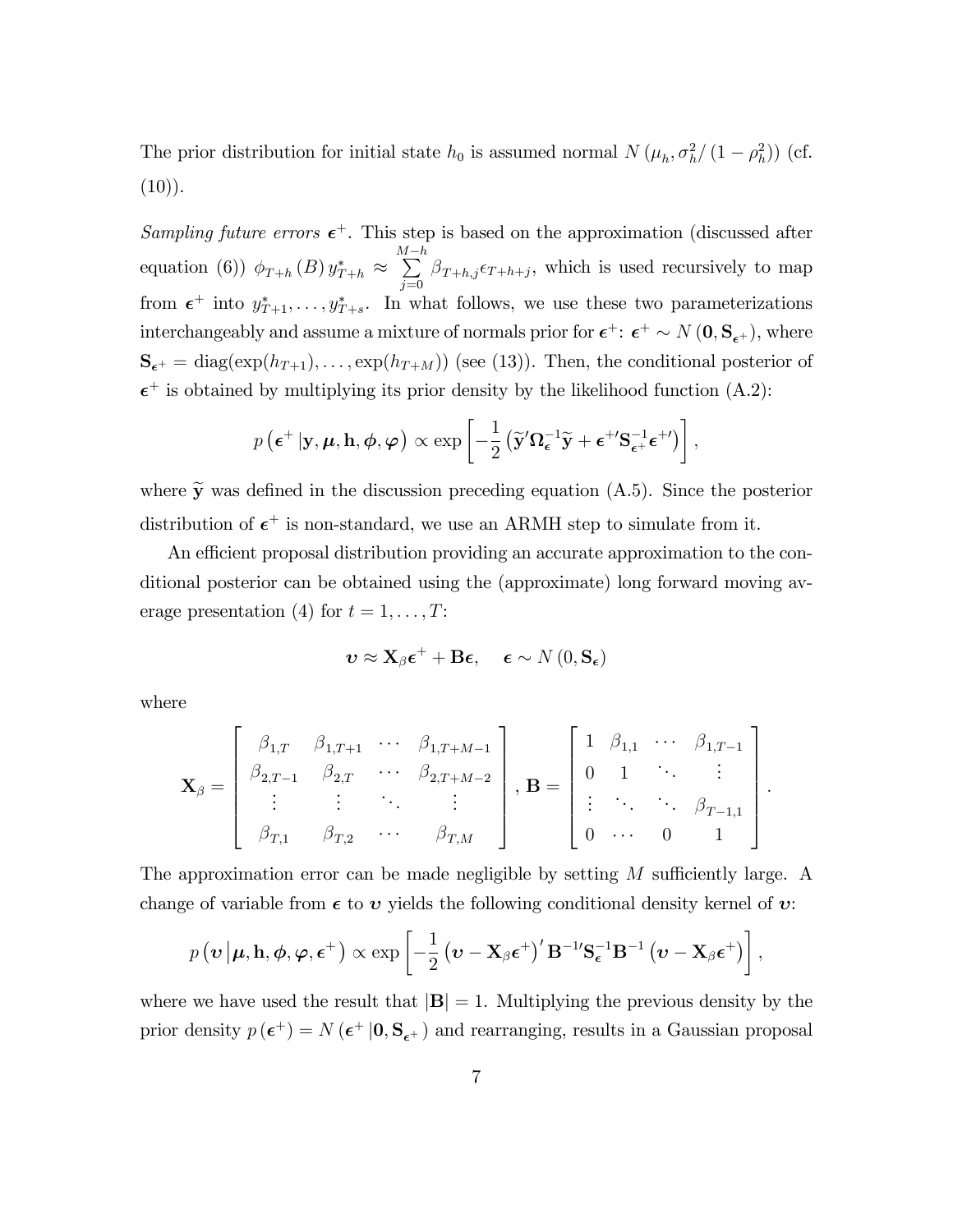density for  $\epsilon^+$ :

$$
q\left(\boldsymbol{\epsilon}^{+}|\boldsymbol{v},\boldsymbol{\mu},\mathbf{h},\boldsymbol{\phi},\boldsymbol{\varphi}\right) \propto \exp\left[-\frac{1}{2}\left(\boldsymbol{\epsilon}^{+}-\overline{\boldsymbol{\epsilon}}^{+}\right)^{\prime}\overline{\mathbf{V}}_{\boldsymbol{\epsilon}^{+}}^{-1}\left(\boldsymbol{\epsilon}^{+}-\overline{\boldsymbol{\epsilon}}^{+}\right)\right]
$$

where

$$
\overline{\mathbf{V}}_{\epsilon^+}^{-1} = \mathbf{S}_{\epsilon^+}^{-1} + \mathbf{X}_{\beta}' \mathbf{B}^{-1} \mathbf{S}_{\epsilon}^{-1} \mathbf{B}^{-1} \mathbf{X}_{\beta}, \text{ and } \overline{\epsilon}^+ = \overline{\mathbf{V}}_{\epsilon^+} \mathbf{X}_{\beta}' \mathbf{B}^{-1} \mathbf{S}_{\epsilon}^{-1} \mathbf{B}^{-1} \mathbf{v}.
$$

Because the Gaussian distribution has exponentially decaying tails, and the posterior distribution of  $\epsilon^+$  tends to have fat tails, we modify the previous Gaussian proposal density to obtain a distribution with heavier tails. In particular, we consider a multivariate t distribution with  $\nu$  degrees of freedom, location vector  $\bar{\epsilon}^+$ , and scale matrix  $\overline{V}_{\epsilon^+}$ . We set the degree of freedom parameter  $\nu$  to 5.

The coefficient vectors  $\phi_{T+1}, \ldots, \phi_{T+s}$  and  $\varphi_{T+1}, \ldots, \varphi_{T+s}$ , needed to map  $\epsilon^+$ to  $y_{T+1}^*, \ldots, y_{T+s}^*$ , are simulated from the random walk models in (11) and (12), respectively, and the log volatilities  $h_{T+1}, \ldots, h_{T+M}$  are obtained using (10).

Sampling Prior Hyperparameters  $\mu_h$ ,  $\rho_h$ ,  $\sigma_\mu^2$ ,  $\sigma_h^2$ ,  $Q_\phi$ , and  $Q_\varphi$ . Because of the hierarchical prior structure in which the prior hyperparameters affect the data only through the respective latent variables, their conditional posterior distributions are obtained directly from  $(9)$ – $(12)$ . In particular, the conditional distributions of the covariance matrices of the innovations of the AR coefficients are inverse-Wishart distributions (see Cogley and Sargent (2005)):

$$
(Q_{\phi}|\phi) \sim iW\left(\underline{\nu}_{\phi} + T - 1, \underline{S}_{\phi} + \sum_{t=2}^{T} (\phi_t - \phi_{t-1}) (\phi_t - \phi_{t-1})'\right),
$$

and

$$
(Q_{\varphi}|\varphi) \sim iW\left(\underline{\nu}_v + T - 1, \underline{S}_{\varphi} + \sum_{t=2}^T (\varphi_t - \varphi_{t-1}) (\varphi_t - \varphi_{t-1})'\right),
$$

from which  $Q_{\phi}$  and  $Q_{\varphi}$  can be drawn.

The conditional distribution of the variance of the innovations of the log volatility is also standard. This variance parameter can be sampled from the following inversegamma distribution:

$$
\left(\sigma_h^2\left|\mathbf{h},\mu_h,\rho_h\right.\right)\sim iG\left(\overline{\nu}_h,\overline{S}_h\right)
$$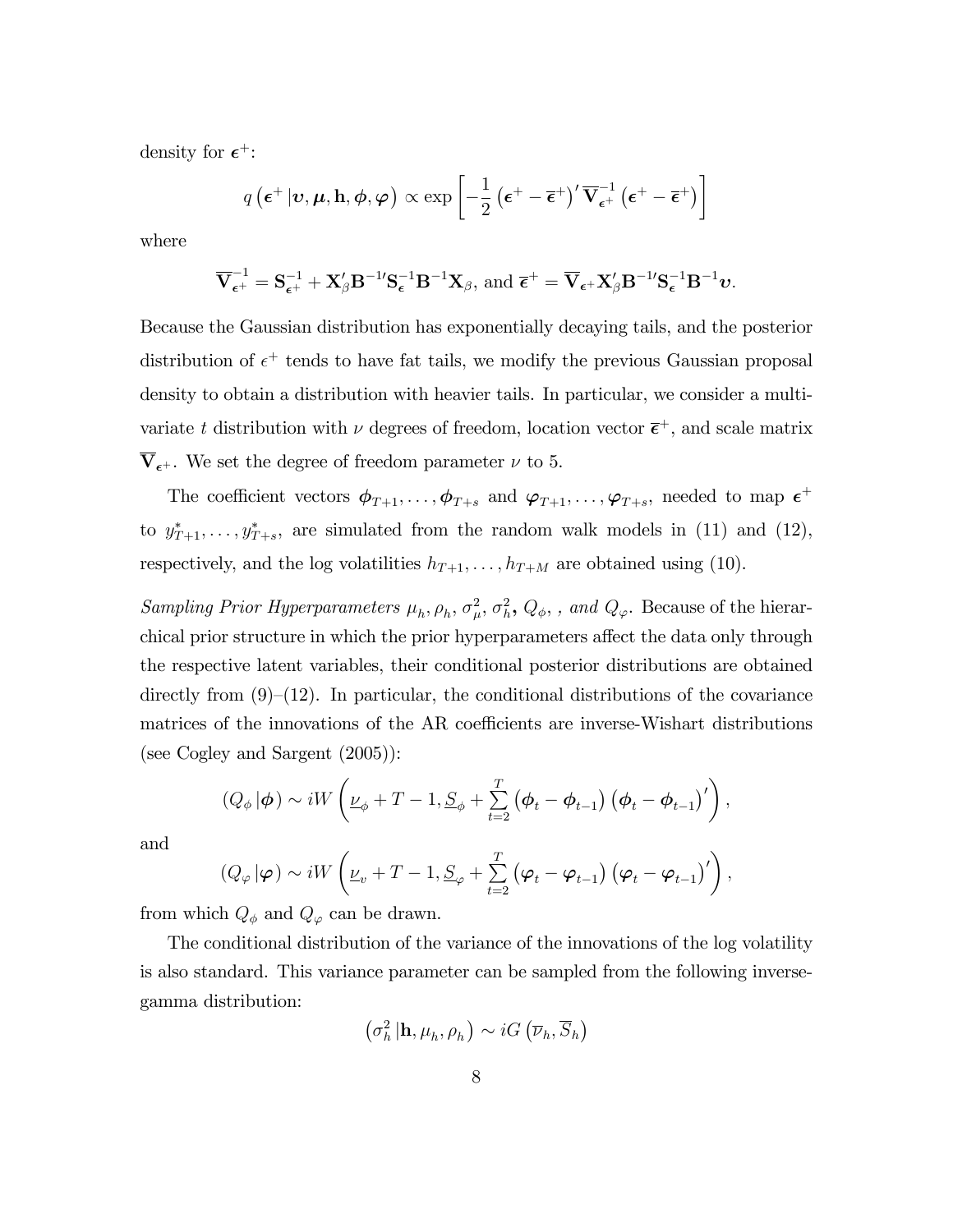where  $\overline{\nu}_h = \underline{\nu}_h + T/2$ , and

$$
\overline{S}_h = \underline{S}_h + (1 - \rho_h^2) (h_1 - \mu_h)^2 / 2 \n+ \sum_{t=2}^T (h_t - \mu_h - \rho_h (h_{t-1} - \mu_h))^2 / 2.
$$

As to the innovation variance  $\sigma_{\mu}^2$ , the density kernel of its nonstandard conditional posterior distribution is

$$
p\left(\sigma_{\mu}^{2}|\boldsymbol{\mu}\right) \propto iG\left(\sigma_{\mu}^{2}\bigg|\underline{\nu}_{\mu} + \frac{T-1}{2}, \underline{S}_{\mu} + \frac{1}{2}\sum_{t=2}^{T}\left(\mu_{t} - \mu_{t-1}\right)^{2}\right)f\left(\boldsymbol{\mu}\right),
$$

where  $f(\mu)$  is given in (A.3). Following Chan et al. (2013), we simulate from the conditional posterior of  $\sigma_{\mu}^{2}$  via an independence-chain Metropolis-Hastings step using the first component of the product on the right hand side of the above expression as a proposal density.

Finally, we employ Chan's (in press) algorithm for drawing from the joint conditional posterior of  $\mu_h$  and  $\rho_h$  ( $|\rho_h|$  < 1).

Student's t error distribution. Following Lanne and Saikkonen (2011), and Lanne, Luoma, and Luoto (2012), as an alternative to the assumption  $\epsilon \sim N(0, \mathbf{S}_{\epsilon})$ , we also entertain the case where the error term  $\epsilon_t$  follows Student's t distribution with location parameter zero, scale parameter  $\exp(h_t)$ , and  $\lambda$  degrees of freedom. In this case, the likelihood function can be readily obtained by employing the following parameterization (see Geweke (2005)):

$$
\epsilon_t = \exp(h_t/2)\widetilde{h}_t^{-1/2}\eta_t,\tag{A.6}
$$

where  $\eta_t$  is a standard normal random variable, and  $\lambda h_t$  is chi-square distributed with  $\lambda$  degrees of freedom  $(\chi^2(\lambda))$ . Under this parameterization, we only need to replace  $S_{\epsilon}$  with  $\widetilde{S}_{\epsilon} = \text{diag}(\exp(h_1)/\widetilde{h}_1, \dots, \exp(h_T)/\widetilde{h}_T)$  in (A.2) to obtain the likelihood function. Thus, simulation from the joint posterior distribution of the unobservables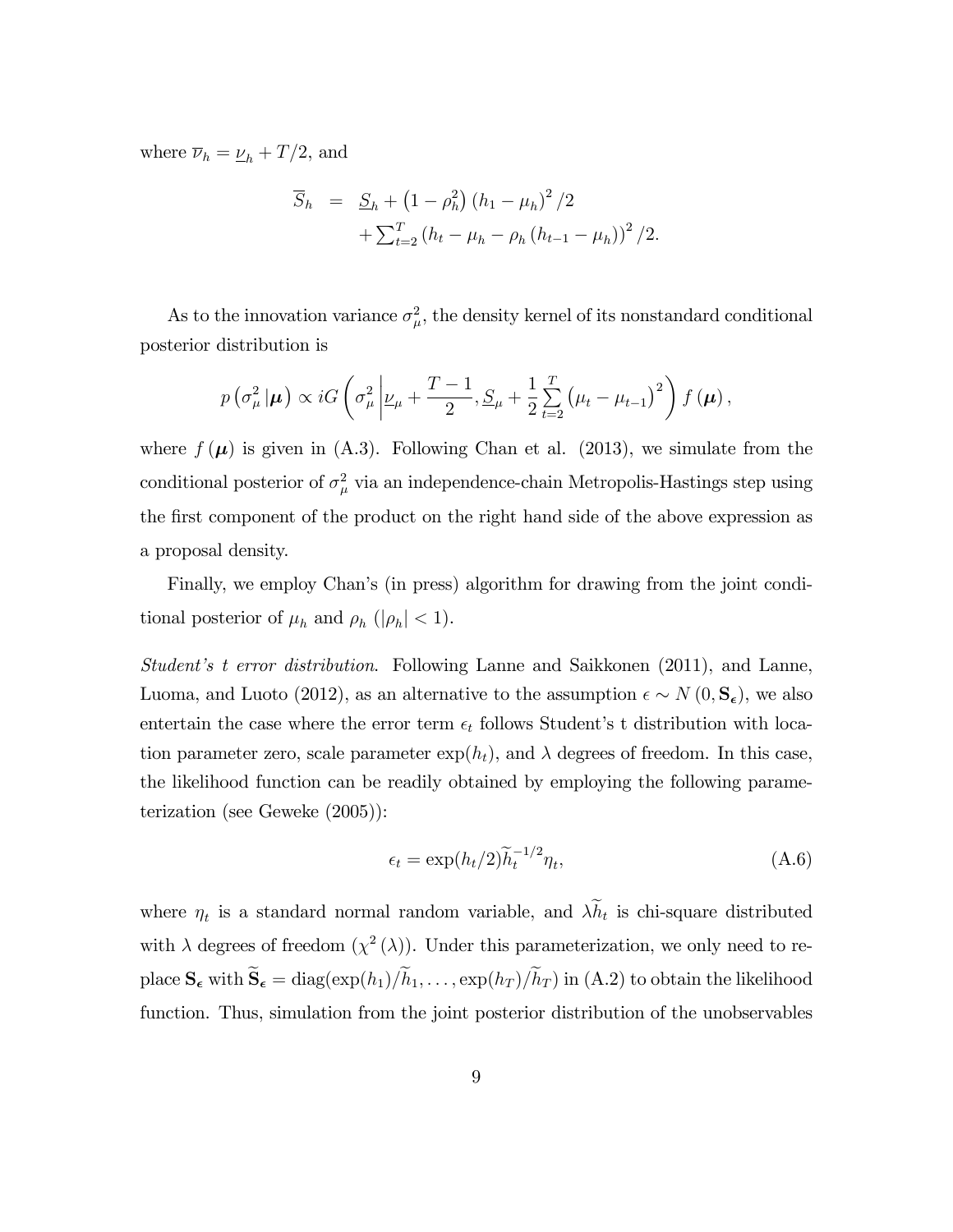under Student's  $t$  errors only involves expanding the above algorithm by two additional Gibbs steps (for  $\widetilde{\mathbf{h}} = (\widetilde{h}_1, \ldots, \widetilde{h}_T)'$  and  $\lambda$ ).

In order to facilitate sampling  $\hat{\mathbf{h}}$  and  $\lambda$ , we introduce three modifications. First, we interpret the random vector  $\widetilde{\mathbf{h}}$  as a vector of parameters with hierarchical priors  $\lambda h_t \sim \chi^2(\lambda)$  and  $\lambda \sim Exp(\underline{\lambda})$ , where  $\underline{\lambda}$  is a hyperparameter. Second, we extend the basic prior setup in  $(13)$ , by assuming Student's t marginal prior distributions for the elements of  $\epsilon^+$ :  $\epsilon_{T+m} \sim t(0, \exp(h_{T+m}); \underline{\lambda})$   $(m = 1, ..., M)$ . Third, we cluster  $\epsilon^+$  into two blocks of size  $M_1$  and  $M_2$  such that  $M_1, M_2 > 0$  and  $M_1 + M_2 = M$ , and then perform sampling one block at time by an ARMH step. Under Student's t distributed errors, this should improve the performance of the sampler because typically the dependence of the errors weakens over time such that after, say,  $M_1$ periods it is negligible. Therefore, the previous proposal of  $\epsilon^+$  needs to be modified to sample only from the conditional posterior of the first block efficiently, while the remaining  $M_2$  error terms can be conveniently simulated using their marginal prior distributions as a proposal distribution.

Following Geweke (2005), we obtain the kernel of the conditional density of  $\mathbf{h}$ , by multiplying the expanded likelihood function (A.2) by the prior density  $p\left(\widetilde{\mathbf{h}} | \lambda\right)$ . The kernel can be written as

$$
p\left(\widetilde{h}_t\left|\mathbf{y},\boldsymbol{\mu},\mathbf{h},\boldsymbol{\phi},\boldsymbol{\varphi},\boldsymbol{\epsilon}^+,\lambda\right.\right)\propto\widetilde{h}_t^{(\lambda-1)/2}\exp\left[-\frac{1}{2}\left[\lambda+\exp\left(-h_t\right)\epsilon_t^2\right]\widetilde{h}_t\right],
$$

where  $\epsilon = \tilde{y}$ ,  $\tilde{y}$  is defined in the discussion preceding (A.5), and the precision parameters  $\tilde{h}_1, \ldots, \tilde{h}_T$  are conditionally independent. Thus, by the properties of the chi-squared density,  $\widetilde{h}_1, \ldots, \widetilde{h}_T$  can be sampled directly using

$$
\left( \left[ \lambda + \exp\left( -h_t \right) \epsilon_t^2 \right] \widetilde{h}_t \left| \mathbf{y}, \boldsymbol{\mu}, \mathbf{h}, \boldsymbol{\phi}, \boldsymbol{\varphi}, \boldsymbol{\epsilon}^+, \lambda \right. \right) \sim \chi^2 \left( \lambda + 1 \right). \tag{A.7}
$$

Because of the hierarchical prior structure in which  $\lambda$  affects the data only through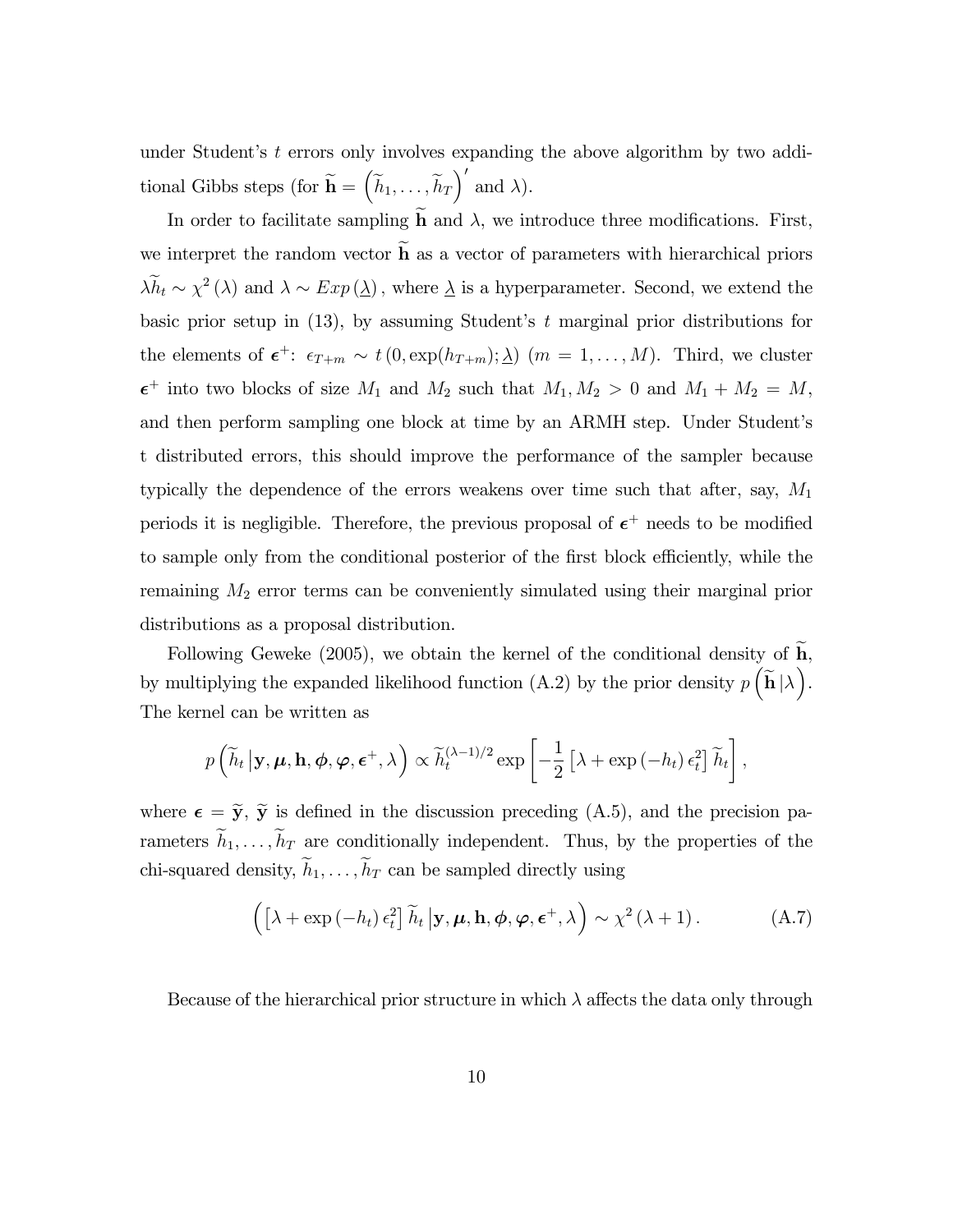**h**, the conditional posterior density of  $\lambda$  becomes

$$
p\left(\lambda \middle| \widetilde{\mathbf{h}}\right) \propto \left[2^{\lambda/2} \Gamma\left(\lambda/2\right)\right]^{-T} \lambda^{\lambda T/2} \left(\prod_{t=1}^{T} \widetilde{h}_{t}^{(\lambda-2)/2}\right)
$$

$$
\exp\left[-\left(\frac{1}{\lambda} + \frac{1}{2} \sum_{t=1}^{T} \widetilde{h}_{t}\right) \lambda\right]
$$

(see Geweke (2005) and Lanne, Luoma, and Luoto (2012)). As a candidate distribution for  $\lambda$  we use a univariate normal distribution, with mean equal to the mode of  $\lambda$  and precision parameter equal to the negative of the second derivative of the log conditional posterior density, evaluated at the mode.

#### Part B: Sampling parameters  $\phi$  and  $\varphi$  for the NKPC

In this part, we describe the estimation of the parameters of (18). The proposed algorithm is a straightforward extension of that in part A of this appendix. We assume the truncated normal prior densities  $TN$   $(\underline{\phi}, \underline{h}_{\phi}^{-1}; 0 \leq \phi < 1)$  and  $TN$   $(\underline{\varphi}, \underline{h}_{\varphi}^{-1}; 0 \leq \varphi < 1)$ for  $\phi$  and  $\varphi$ , respectively.

We start by deriving the conditional posterior distribution of  $\phi$ . To that end, we first define the  $(T \times 1)$  vector  $\mathbf{v} = (v_1, \dots, v_T)'$ , where  $v_t = (1 - \phi B) y_t^*$  and  $y_t^* = y_t - \mu_t$ is the demeaned inflation, and then use the definition  $\varphi_t(B^{-1}) \equiv \varphi_t^* (B^{-1}) (1 - \varphi B^{-1})$ to rewrite (18) in matrix notations:

$$
\mathbf{P}_{\mathbf{v}}\mathbf{v} = \boldsymbol{\tau}_{\mathbf{v}} + \boldsymbol{\epsilon}, \quad \boldsymbol{\epsilon} \sim N(0, \mathbf{S}_{\boldsymbol{\epsilon}}).
$$

The non-zero elements of  $P_v$  are as in (7), and obtained from the products of the polynomials  $\phi_t^*(z)$  and  $\varphi_t(z^{-1})$  for  $t = 1, \ldots, T$ . The  $T \times 1$  vector  $\tau_v$  contains the initial values  $v_{-r+1}, \ldots, v_0$  and the post sample observations  $v_{T+1}, \ldots, v_{T+s}$ .

Based on the definition  $v_t = (1 - \phi B) y_t^*$ , we obtain

$$
\mathbf{y}^* = \widetilde{\boldsymbol{\tau}}_{\mathbf{v}} + \phi \mathbf{x}^* + \mathbf{P}_{\mathbf{v}}^{-1} \boldsymbol{\epsilon},
$$

where  $\mathbf{y}^* = (y_1^*, \ldots, y_T^*)'$ ,  $\mathbf{x}^* = (y_0^*, \ldots, y_{T-1}^*)'$ ,  $\widetilde{\boldsymbol{\tau}}_{\mathbf{v}} = \mathbf{P}_{\mathbf{v}}^{-1} \boldsymbol{\tau}_{\mathbf{v}}$ , and we assume that  $|\mathbf{P}_{\mathbf{v}}| \neq 0$  (in the restricted TVP-AR(1,3) model considered in Section 5.2  $|\mathbf{P}_{\mathbf{v}}| = 1$ ).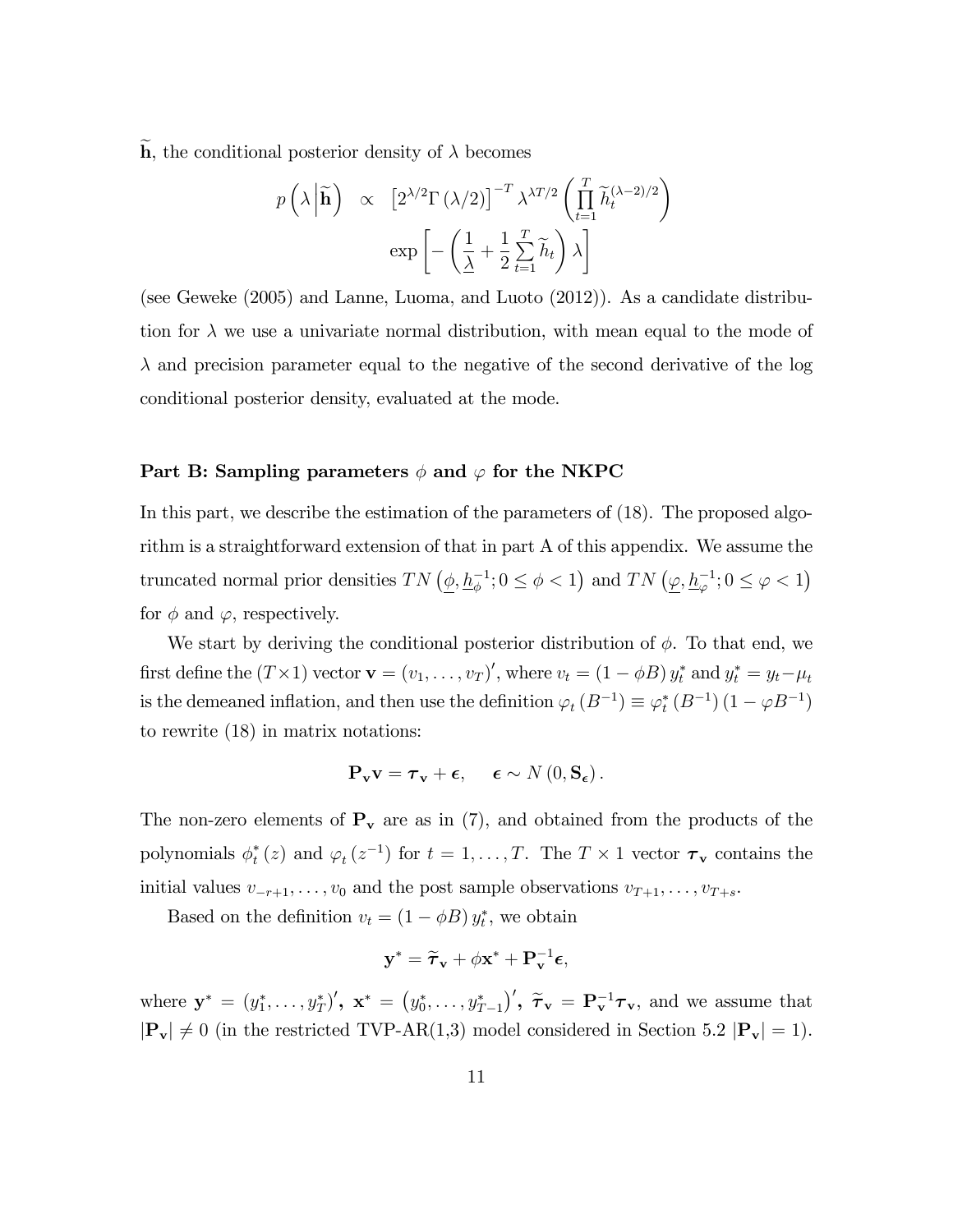Thus, according to standard results on linear regression, the conditional posterior distribution of  $\phi$  is

$$
\left(\phi\left|\mathbf{y},\boldsymbol{\mu},\mathbf{h},\boldsymbol{\phi},\boldsymbol{\varphi},\boldsymbol{\epsilon}^+,\varphi\right.\right)\sim TN\left(\overline{\phi},\overline{h}_{\phi}^{-1};0\leq\phi<1\right),\,
$$

where

$$
\overline{\phi} = \overline{h}_{\phi}^{-1} \left[ \underline{h}_{\phi} \underline{\phi} + \mathbf{x}^{*} \mathbf{P}' \mathbf{S}_{\epsilon}^{-1} \mathbf{P} \left( \mathbf{y}^{*} - \widetilde{\boldsymbol{\tau}}_{\mathbf{v}} \right) \right], \text{ and } \overline{h}_{\phi} = \left[ \underline{h}_{\phi} + \mathbf{x}^{*} \mathbf{P}'_{\mathbf{v}} \mathbf{S}_{\epsilon}^{-1} \mathbf{P}_{\mathbf{v}} \mathbf{x}^{*} \right].
$$

Thus,  $\phi$  can be simulated from the truncated normal distribution.

We now turn to the conditional posterior distribution of  $\varphi$ . Stacking (18) for  $t = 1, \ldots, T$ , we obtain

$$
\mathbf{P}_{\omega}\boldsymbol{\omega}=\boldsymbol{\tau}_{\boldsymbol{\omega}}+\boldsymbol{\epsilon},\quad \boldsymbol{\epsilon}\sim N\left(0,\mathbf{S}_{\boldsymbol{\epsilon}}\right),
$$

where  $\boldsymbol{\omega} = (\omega_1, \dots, \omega_T)'$ ,  $\omega_t = (1 - \varphi B^{-1}) v_t$ , and the  $T \times T$  matrix  $\mathbf{P}_{\boldsymbol{\omega}}$  is as  $\mathbf{P}$  in (7), and its non-zero elements are now obtained from the products of the polynomials  $\phi_t^*(z)$  and  $\varphi_t^*(z^{-1})$  for  $t = 1, \ldots, T$ . The  $(T \times 1)$  vector  $\tau_\omega$  contains the initial values  $\omega_{t-r+1}, \ldots, \omega_0$  and the post sample observations  $\omega_{T+1}, \ldots, \omega_{T+s}$ . Standard linear regression results and the assumption that  $|\mathbf{P}_{\omega}| \neq 0$  imply that

$$
p\left(\varphi\middle|\mathbf{y},\boldsymbol{\mu},\mathbf{h},\boldsymbol{\phi},\boldsymbol{\varphi},\boldsymbol{\epsilon}^+,\boldsymbol{\phi}\right)\propto f\left(\varphi\right)TN\left(\varphi\middle|\overline{\varphi},\overline{h}_{\varphi}^{-1};0\leq\varphi<1\right)
$$

with

$$
\overline{\varphi} = \overline{h}_{\varphi}^{-1} \left[ \underline{h}_{\varphi} \underline{\varphi} + \mathbf{x}_{\mathbf{v}}^* \mathbf{P}_{\omega}^{\prime} \mathbf{S}_{\epsilon}^{-1} \mathbf{P}_{\omega} \mathbf{v} \right], \text{ and } \overline{h}_{\varphi} = \left[ \underline{h}_{\varphi} + \mathbf{x}_{\mathbf{v}}^* \mathbf{P}_{\omega}^{\prime} \mathbf{S}_{\epsilon}^{-1} \mathbf{P}_{\omega} \mathbf{x}_{\mathbf{v}}^* \right],
$$

where  $\mathbf{x}_{\mathbf{v}}^* = (v_2, \dots, v_{T+1})'$ . The function

$$
f(\varphi) = \exp \left[ \tau'_{\omega} \mathbf{S}_{\epsilon}^{-1} \mathbf{v} - 0.5 \tau'_{\omega} \mathbf{S}_{\epsilon}^{-1} \tau_{\omega} - \varphi \mathbf{x}_{\mathbf{v}}^* \mathbf{P}'_{\omega} \mathbf{S}_{\epsilon}^{-1} \tau_{\omega} \right].
$$

Note that in the TVP-AR(1,3) model considered in Section 5.2,  $|\mathbf{P}_{\boldsymbol{\omega}}| = 1$ . We employ an independence-chain Metropolis-Hastings step to simulate from the conditional posterior of  $\varphi$ , using the second component on its right hand side as a proposal density.

To simulate the time-varying parameters  $\phi_{t1}^*, \ldots, \phi_{t,r-1}^*$  and  $\varphi_{t1}^*, \ldots, \varphi_{t,s-1}^*$ , we use the algorithm described in part A of this appendix (replacing  $y_t^*$  with  $\omega_t$  (t =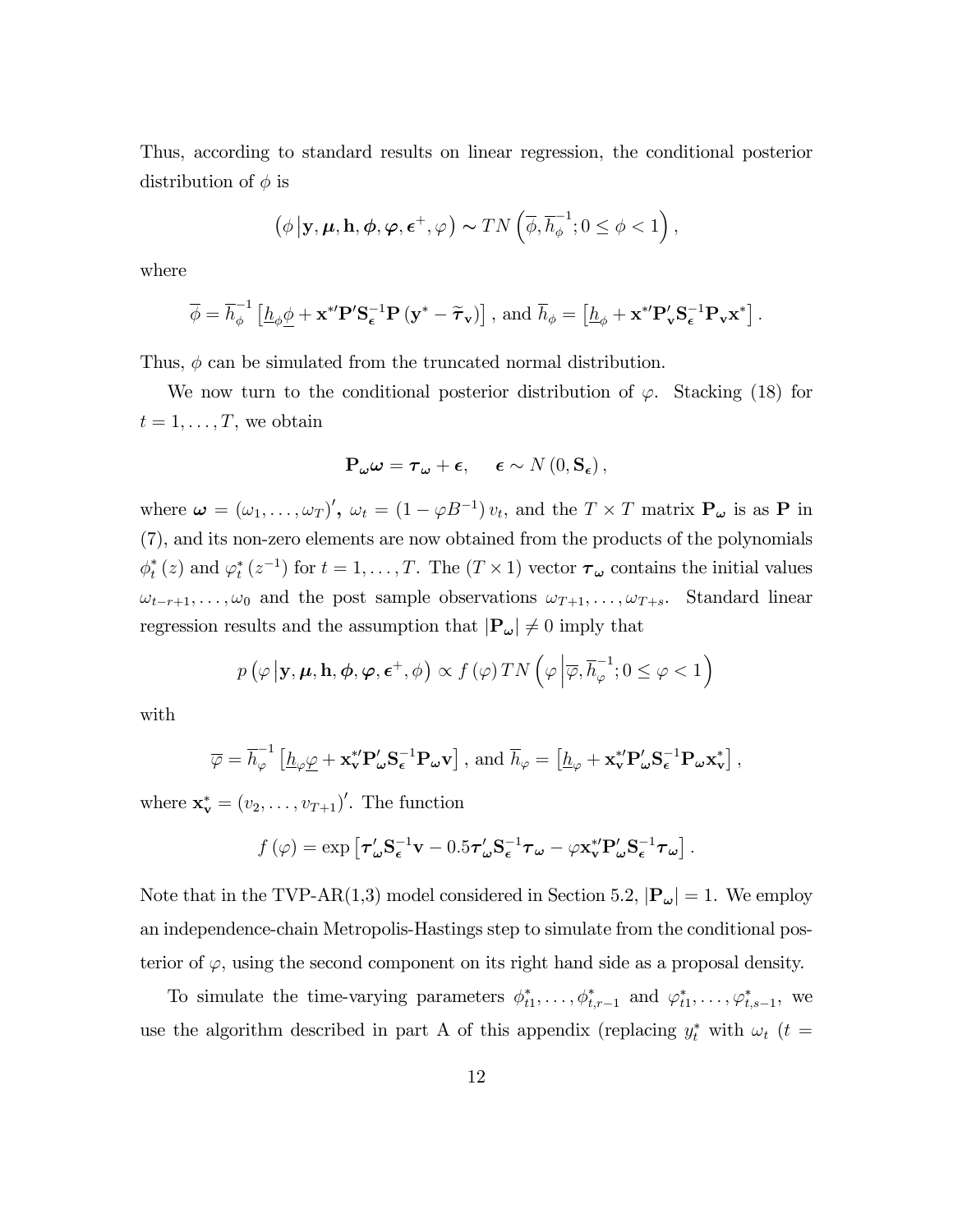$(1, \ldots, T)$ . This algorithm can also be directly applied to the trend inflation  $\mu$ and the log variances **h**, making use of the definitions  $\phi_t(B) \equiv \phi_t^*(B) (1 - \phi B)$  and  $\varphi_t(B^{-1}) \equiv \varphi_t^* (B^{-1}) (1 - \varphi B^{-1})$ . To simulate  $\epsilon^+$  we use the mapping between them and the post sample observations  $v_{T+1}, \ldots, v_{T+s}$ , and calculate the predictive distribution of  $y_{T+1}^*$ , ...,  $y_{T+h}^*$  recursively using  $v_t = (1 - \phi B) y_t^*$ .

### Part C: Efficiency of MCMC Algorithm

Following Primiceri (2005) and Chan et al. (2013), we use the inefficiency factors (IF) to monitor the efficiency of the MCMC algorithm. The IF is defined as  $1+2\sum_{k=1}^{K} \rho_k$ , where  $\rho_k$  is the k<sup>th</sup> sample autocorrelation of the chain, and K is set in such a way that the autocorrelation tapers of (we follow Primiceri (2005) and use 4 percent tapered windows). Almost independent draws from the posterior suggest that an algorithm is efficient. In this case the IF are around 1. Because of the very high dimension of the TVP models, the IF are typically reported to be much higher (see, e.g., Primiceri (2005), Chan and Strachan (2012), and Chan et al. (2013)), the averages of IF ranging from 2 to more than 100. We follow Chan et al. (2013) and report the 50th, 25th, and 75th percentiles of the IF for the parameters of the unrestricted TVP-AR(1,3) model and the TVP-AR(1,3) model under the NKPC restrictions discussed in the text. In particular, the summary statistics are provided for six sets of parameters, consisting of the mean, the coefficients of the lag and leads, the stochastic volatilities, the future errors, and all the time-invariant parameters.

In the case of the TVP-AR(1,3) model, the median (and the 25th and 75th percentiles) of the IF is 3.6  $(1.5, 4.2)$  for the mean, 4.9  $(3.8, 8.0)$  for the coefficients of lagged inflation,  $13.4\ (6.4, 16.6)$  for the rest of the AR coefficients,  $5.5\ (3.6, 6.9)$  for the stochastic volatilities,  $1.5(0.99, 2.0)$  for the future errors, and  $35.8(17.8, 66.0)$  for the time-invariant parameters. The corresponding statistics for the parameters of the